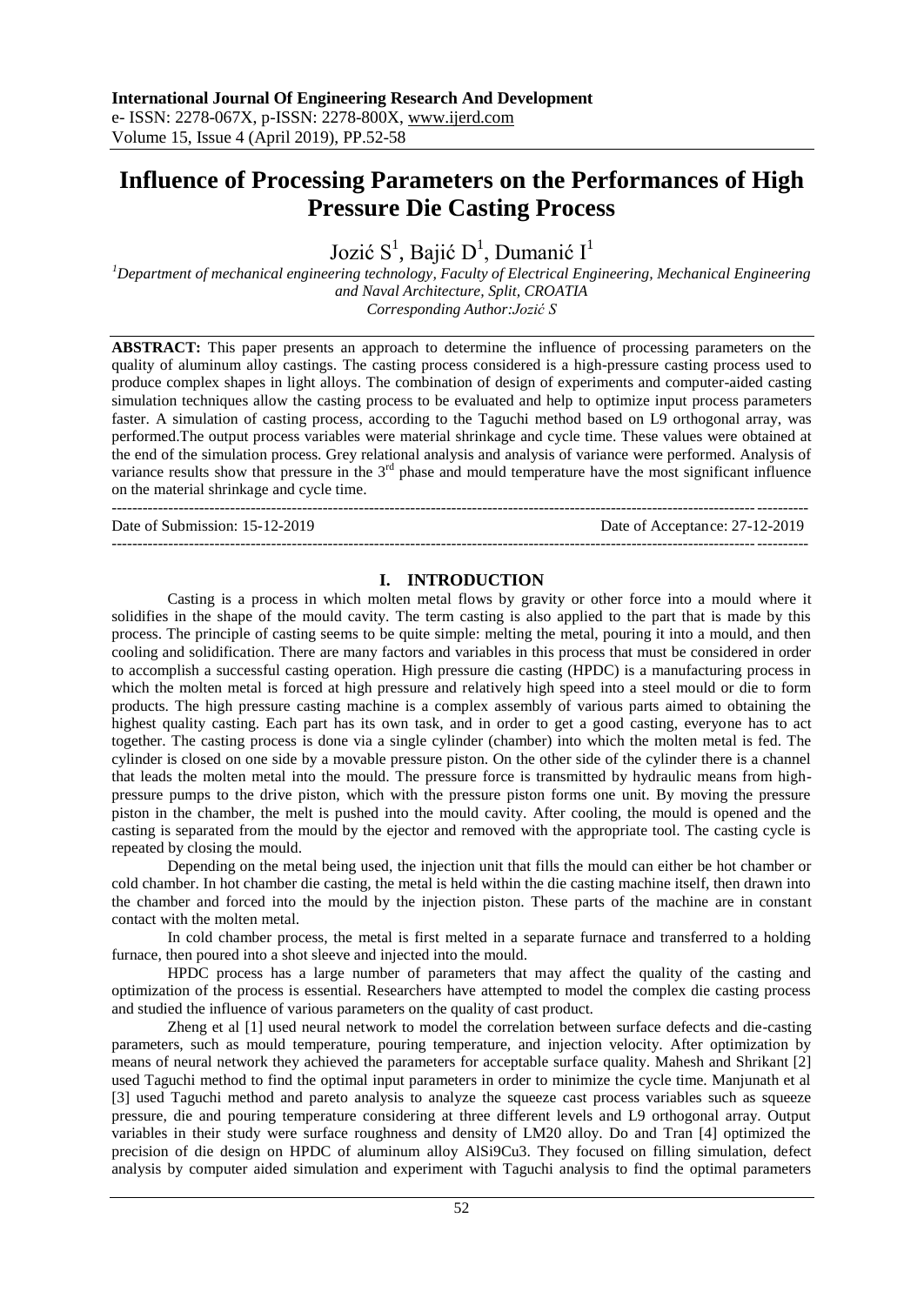when design die for high-pressure die casting aluminum. Mousavi Anijdan et al. [5] used genetic algorithm (GA) methods to determine the optimum conditions leading to minimum porosity in aluminum alloy die casting. Tsoukalas [6, 7] used the design of experiments (DOE) and genetic algorithm (GA) methods to determine the optimum conditions leading to minimum porosity in aluminum alloy die castings.

This paper presents approach for determining the optimal high-pressure die casting parameters by means of experiments performed in virtual environment using NovaFlow&Solid software. This special program designed for casting simulations is based on the control volume mesh technology and enables the very fast and reliable precise generation of the results. No need for empirical tests, less material waste and improved quality are also some of the benefits of usage of this software.

## **II. DETERMINING OF THE OPTIMAL CASTING PARAMETERS**

Throughout the production process, a large number of parameters affect the quality of the castings: chemical composition of casting alloy and features of high pressure die casting machine.

The determination of casting parameters is mainly based on the huge experience of the workers. Nowadays, computer simulations make it easier to determine the parameters. This greatly reduces the costs incurred in the past by seeking optimal parameters with a trial-and-error approach.

In this paper importance is given for the parameter design stage. The basic steps to investigate the role of process parameters in level of material shrinkage and cycle time, are summarized as follows:

Step 1: selection of the most significant HPDC parameters having influence on the material shrinkage and cycle time,

Step 2: selection of the appropriate design of experiments,

Step 3: performing simulation of the die casting process under the experimental conditions dictated by the chosen design of experiments,

Step 4: collection and analysis the data and

Step 5: making decisions regarding optimum setting of control parameters.

The all necessary parts for four identical parts such as casting cavity, biscuit, runners, gates and overflows were modelled and shown in figure 1.



**Figure 1:3D model used for computer simulation**

The literature review indicates that the Taguchi method is suitable in experimental design for designing and developing robust products or processes. The test plan uses orthogonal fields to determine the impact of design parameters on the process. The fields are selected depending on the number of parameters. It is necessary to well know the process in order to properly determine the levels at which variables change.

#### **Input parameters**

The parameters that have the greatest influence on the HPDC are selected as input parameters. In this paper, the following parameters are selected as input parameters:

- pouring temperature,

- mould temperature,
- plunger velocity at 2<sup>nd</sup> phase and

-pressure at  $3<sup>rd</sup>$  phase.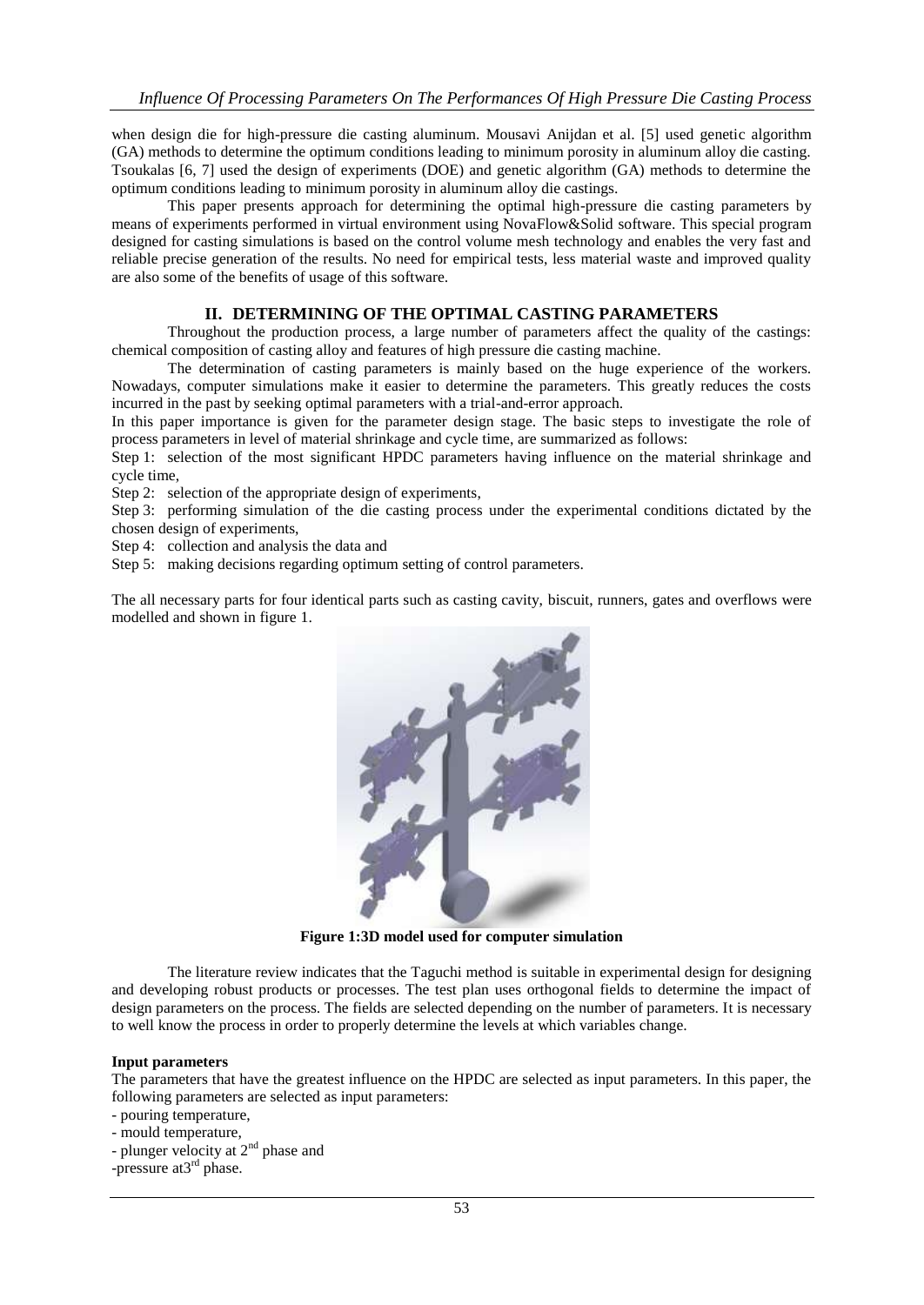## **Output parameters**

The goal is to obtain the optimal output parameters. The observed output parameters of the HPDC process are:

- shrinkage of material and

- cycle time (which includes the time of casting and solidification of the casting).

The values of the input parameters together with their levels are shown in Table 1.

| Table 1. Hiput parameters and their revels |                                                   |                                        |                                                                                        |                                                               |  |  |  |
|--------------------------------------------|---------------------------------------------------|----------------------------------------|----------------------------------------------------------------------------------------|---------------------------------------------------------------|--|--|--|
| Level                                      | <b>Pouring</b><br>Tр<br>temperature,<br>[°C]<br>A | Mould<br>$T_M$<br>temperature,<br>r°C1 | Plunger velocity at<br>2 <sub>nd</sub><br>phase,<br>$\mathbf{v}_{\mathbf{H}}$<br>[m/s] | 3 <sup>rd</sup><br><b>Pressure</b><br>-at<br>phase,p<br>[MPa] |  |  |  |
| .,                                         | 640                                               | 150                                    | 1.5                                                                                    | 10                                                            |  |  |  |
| ۷.                                         | 670                                               | 200                                    | 2.5                                                                                    | 20                                                            |  |  |  |
| J.                                         | 700                                               | 250                                    | 3.5                                                                                    | 30                                                            |  |  |  |

**Table 1: Input parameters and their levels**

In this case, orthogonal array L9, with four parameters and three levels, was selected. The design of the experiments with the experimental results are shown in Table 2.

| <b>Runs</b> | <b>Input parameters</b> |               |             | <b>Output parameters</b> |                                     |                |
|-------------|-------------------------|---------------|-------------|--------------------------|-------------------------------------|----------------|
|             | $T_{P}$<br>r°C1         | $T_M$<br>ſ°Cl | Vп<br>[m/s] | p<br>[MPa]               | <b>Material</b><br>shrinkage $[\%]$ | Cycle time [s] |
|             | 640                     | 150           | 1.5         | 10                       | 2.409                               | 10.300         |
| 2.          | 640                     | 200           | 2.5         | 20                       | 2.697                               | 10.800         |
| 3.          | 640                     | 250           | 3.5         | 30                       | 3.113                               | 12.013         |
| 4.          | 670                     | 150           | 2.5         | 30                       | 2.587                               | 10.483         |
| 5.          | 670                     | 200           | 3.5         | 10                       | 2.282                               | 11.091         |
| 6.          | 670                     | 250           | 1.5         | 20                       | 3.088                               | 12.969         |
| 7.          | 700                     | 150           | 3.5         | 20                       | 2.783                               | 10.798         |
| 8.          | 700                     | 200           | 1.5         | 30                       | 2.536                               | 12.040         |
| 9.          | 700                     | 250           | 2.5         | 10                       | 2.244                               | 13.239         |

The experiments were performed in commercial software NovaFlow&Solid. The program performs simulations of the high-pressure casting process. Output parameters were recorded after each experiment performed in virtual environment. Benefits of those software are shared by customers and die casters, as the number of rejected products can be significantly reduced, leading to shortened delivery times, improved quality and indirect cost-reduction (less material waste and no need for empirical tests or trials).

In the computer simulation it is possible to identify shape and location of porosities and to predict air entrapment by tracking its flow, as shows the figure 2. It can be seen from the figure 3 that the latter solidifies the runner system, which is an indication of proper process. The color bar on the right side shows the percentage of liquid phase in the mould.In this study, further processing procedure should find optimal controllable variables for multi objective function using the GRA method. Two quality objectives of the process were chosen, including the shrinkage of the material and cycle time. Typically, the small values of shrinkage of the material and cycle time are desirable for the casting operations.



**Figure 2:Solidification of the castings**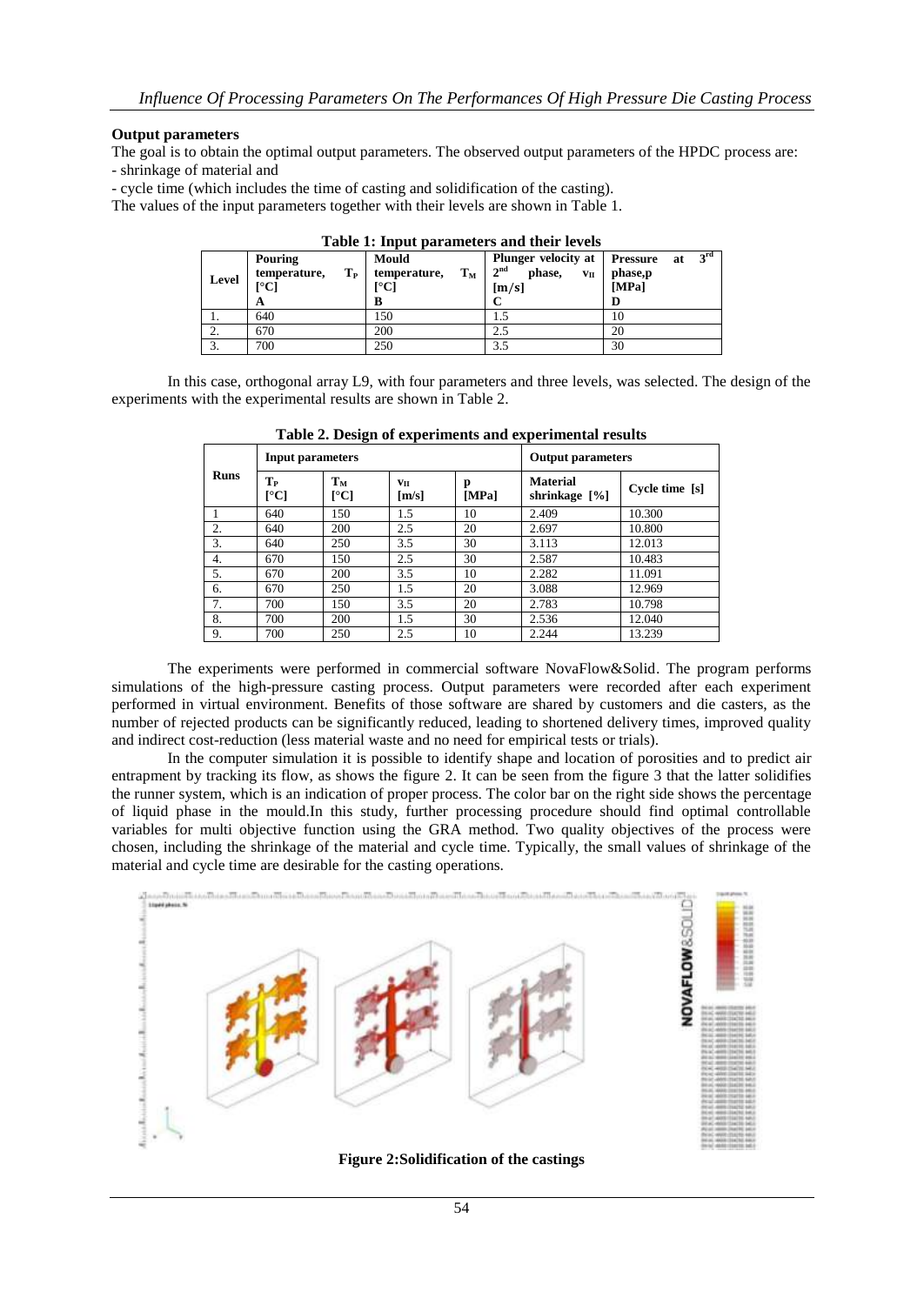#### **Grey relational analysis**

*x*

In this paper Gray relational analysis (GRA) is used for determining optimal process parameters as well as their interactions. GRA together with Taguchi method, has proven to be very successful. Figure 3 shown the sequence of steps of gray relational analysis.



**Figure 3: Steps of GRA**

Since the Taguchi method cannot solve the problem of optimizing multiple parameters (but just one), this disadvantage complements the gray relational analysis. Depending on the criterion of the objective function, grey relational analysis provides the optimal combination of all parameters that have been considered on the basis of calculations the influence of each parameter on the process.

At the beginning of the grey relational analysis, data normalization is needed to make the data comparable. Depending on characteristics of the data set, different methodologies of data pre-processing are available. In this study, the normalized value of original data sequence for shrinkage of material and cycle time are smaller-the-better performance characteristic which can be expressed as:

$$
y_{ij} = \frac{\max y_{ij} - y_{ij}}{\max y_{ij} - \min y_{ij}}\tag{1}
$$

where  $x_{ij}$  is the value after the grey relation generation, min  $y_{ij}$  is the smallest value of original data y<sub>ij</sub>and max y<sub>ij</sub> is the largest value of y<sub>ij</sub>. Subscript j stands for response and i for experiment or simulation. Table 3 shows the normalized values shrinkage of material and cycle time.

| Table 3. Normalize experimental results |                        |                |  |  |
|-----------------------------------------|------------------------|----------------|--|--|
| <b>Runs</b>                             | Material shrinkage [%] | Cycle time [s] |  |  |
| 1.                                      | 0.810                  | 1.000          |  |  |
| 2.                                      | 0.479                  | 0.830          |  |  |
| $\overline{3}$ .                        | 0.000                  | 0.417          |  |  |
| $\overline{4}$ .                        | 0.605                  | 0.938          |  |  |
| 5.                                      | 0.965                  | 0.731          |  |  |
| $\overline{6}$                          | 0.029                  | 0.092          |  |  |
| 7.                                      | 0.380                  | 0.831          |  |  |
| 8.                                      | 0.633                  | 0.408          |  |  |
| 9.                                      | 1.000                  | 0.000          |  |  |

The next step is a determination of the reference sequence  $x_{0j}$ . The performance of simulation i is considered as the referent for the response j if the value after the grey relation generation  $x_{ij}$  is equal to 1 or nearer to 1 than the value for any other simulation.Table 4 shows deviation sequences.

In the third step of the GRA, the grey relation coefficient is used for determining how close are x<sub>ij</sub>and  $x_{0i}$ . The grey relation coefficient can be determined as: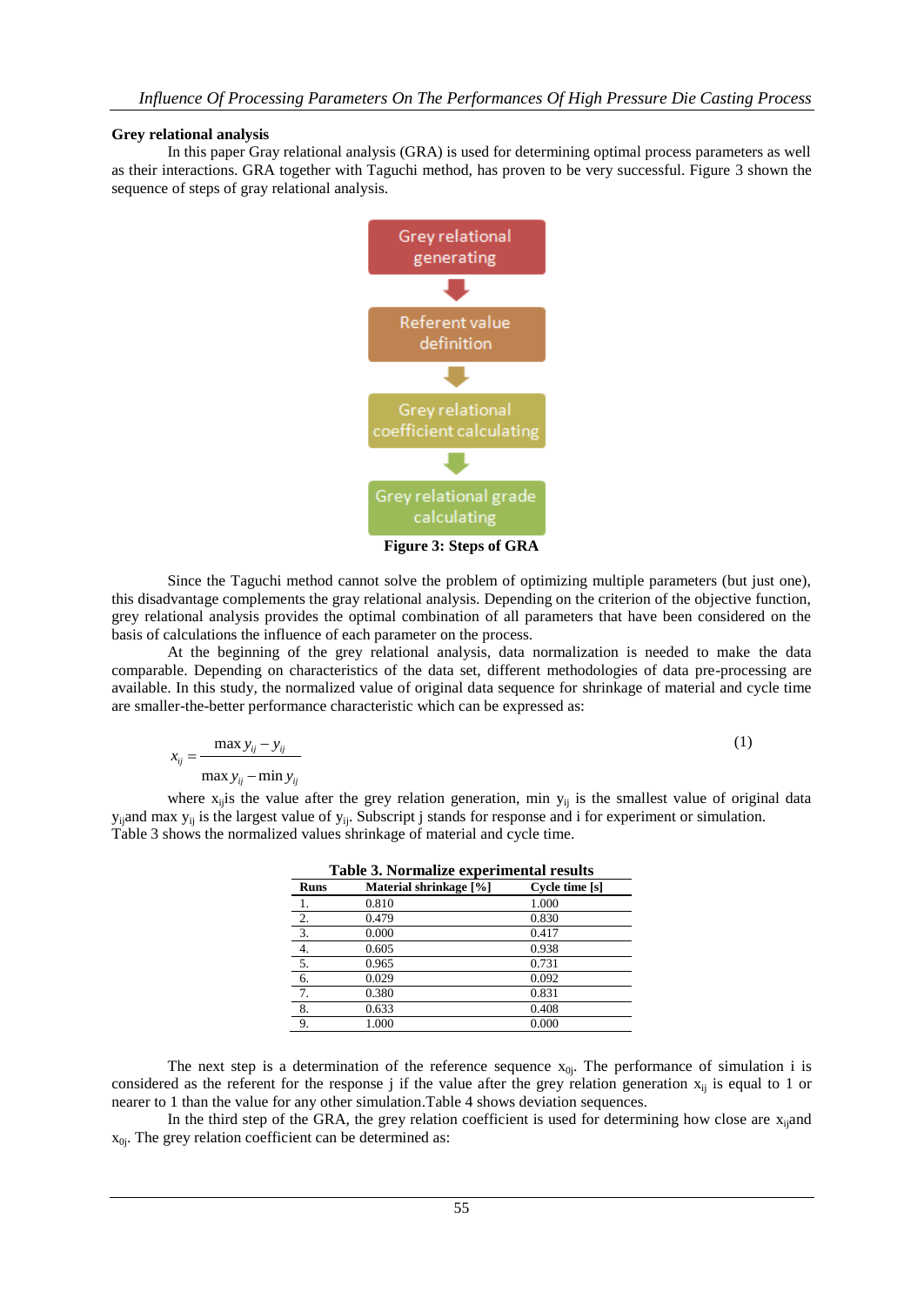$$
\xi_{ij} = \frac{\Delta_{\min} + \zeta \Delta_{\max}}{\Delta_{ij} + \zeta \Delta_{\max}}\tag{2}
$$

where  $\zeta \in (0,1]$  is the index of distinguishability called distinguishing coefficient. In this study, the value of coefficient  $\zeta$  is assumed as 0.5. It can be seen from the above equation when  $x_{ij}$  and  $x_{0j}$  are closer, the grey relation coefficient is the larger.

$$
\Delta_{ij} = \left| x_{0j} - x_{ij} \right|
$$
\n
$$
\Delta_{min} = \min \{ \Delta_{ij}, i = 1, 2, ..., m; j = 1, 2, ..., n \},
$$
\n(3)

$$
\Delta_{max} = max\{ \Delta_{ij}, i = 1, 2, ..., m; j = 1, 2, ..., n \}.
$$
\n(5)

The last step is the determination of the grey relation grade, GRG, which presents the measurement formula for quantification in grey relational space. It is calculated using the equation:

$$
y_i = -\sum_{j=1}^{n} \xi_{ij} \tag{6}
$$

where n is a number of process response.

The grey relational grade points to the degree of similarity between the comparability sequence and the reference sequence. Therefore, be the best choice would be the experiment or simulation with the highest grey relation grade. Table 5 shows the grey relation coefficients and grade for each experiment where the highest grey relational grade is the order of 1.

| <b>Table 4. Deviation sequences</b> |                           |                   |  |  |
|-------------------------------------|---------------------------|-------------------|--|--|
| <b>Runs</b>                         | <b>Material shrinkage</b> | <b>Cycle time</b> |  |  |
| 1.                                  | 0.190                     | 0.000             |  |  |
| 2.                                  | 0.521                     | 0.170             |  |  |
| 3.                                  | 1.000                     | 0.583             |  |  |
| 4.                                  | 0.395                     | 0.062             |  |  |
| 5.                                  | 0.044                     | 0.269             |  |  |
| 6.                                  | 0.971                     | 0.908             |  |  |
| 7.                                  | 0.620                     | 0.169             |  |  |
| 8.                                  | 0.367                     | 0.592             |  |  |
| 9.                                  | 0.000                     | 1.000             |  |  |

| <b>Runs</b> | <b>GRA</b> coefficients |                   | <b>GRA</b> grade | <b>GRA</b> order |
|-------------|-------------------------|-------------------|------------------|------------------|
|             | Schrinkage of material  | <b>Cycle time</b> |                  |                  |
| 1.          | 0.725                   | 1.000             | 0.862            |                  |
| 2.          | 0.490                   | 0.746             | 0.618            |                  |
| 3.          | 0.333                   | 0.462             | 0.398            | 8                |
| 4.          | 0.559                   | 0.889             | 0.724            | 3                |
| 5.          | 0.920                   | 0.650             | 0.785            | ↑                |
| 6.          | 0.340                   | 0.355             | 0.347            | Q                |
| 7.          | 0.446                   | 0.747             | 0.597            | 6                |
| 8.          | 0.577                   | 0.458             | 0.517            |                  |
| 9.          | 1.000                   | 0.333             | 0.667            |                  |

**Table 5. Grey relational coefficient and grade**

The experiment number 1, highlighted in grey, is the nearest optimum controllable parameters combination: pouring temperature 640 °C, mould temperature 150 °C, plunger velocity at 2nd phase 1.5 m/s, and pressure in the third phase 10 MPa.

This combination of factors is the best according to the performed experiments, but it does not represent the optimum. In order to obtain the optimal combination of factors, it is necessary to calculate the mean average value of the relational ratings for each parameter level, based on Tables 2 and 5. The level of factor that has the highest relational score is optimal. The optimal combination of parameters and the relational grades for the given levels are shown in Table 6.

**Table** Error! No text of specified style in document.**. Response table for grey relational grade**

| <b>Parameters</b>                         | <b>Level 1</b> | Level 2 | Level 3 | Rank [max/min] |
|-------------------------------------------|----------------|---------|---------|----------------|
| Pouring temperature, $Tp$                 | 0.626          | 0.619   | 0.594   | 0.032          |
| Mould temperature. $T_v$                  | 0.728          | 0.640   | 0.451   | 0.277          |
| Plunger velocity at $2nd$ phase, $v_{II}$ | 0.576          | 0.670   | 0.593   | 0.094          |
| Pressure at $3^{rd}$ phase, p             | 0.771          | 0.521   | 0.546   | 0.250          |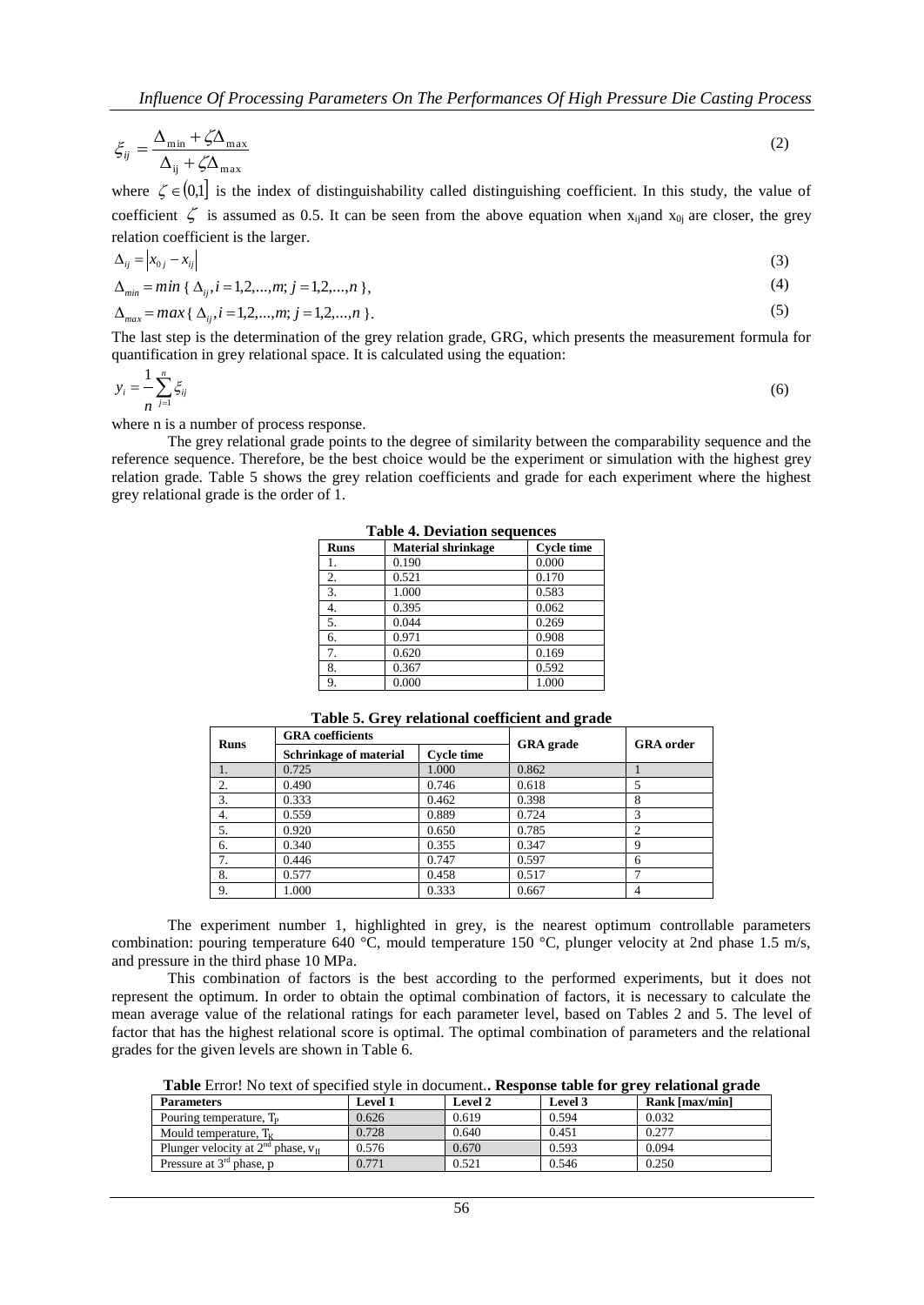Optimum controllable parameters combination: pouring temperature 640 °C, mould temperature 150 °C, plunger velocity at 2nd phase 2.5 m/s, and pressure at 3rd phase 10 MPa.

After performing a grey relational analysis, an optimal combination of parameters was obtained which satisfies both the criteria of the objective function, the less material shrinkage and the shorter the cycle time. Both output sizes are of equal importance to the process.Diagrams of relational grade for all four controllable parameters are shown in figure 5.



**Figure 5. Diagrams of relational grade: a) Pouring temperature, b) Mould temperature, c) Plunger velocity at 2nd phase, d) Pressure at the 3rd phase**

Once the optimal combination of factors has been determined, it is desirable to determine the extent to which particular processing parameters affect the casting process and in particular the shrinkage and cycle time. The influence of an individual parameter is found by analysis of variance (ANOVA). ANOVA is a unique procedure which is used in this study to find out which controllable parameter significantly affects the performance characteristic. The results of the variance analysis are presented in table 7. From the results, it is observed that the pressure of the third phase has the greatest influence on the material shrinkage and cycle time with 48.56%, followed by the mold temperature of 43.62%. The speed of the second phase affects the results with 6.37%, while the pouring temperature has a negligible effect.

|                                             | df | Seq SS  | Adj MS  | <b>F-ratio</b> | <b>Contribution</b> |
|---------------------------------------------|----|---------|---------|----------------|---------------------|
| <b>Pouring temperature</b>                  |    | 0.00174 | 0.00087 | 1.03699        | 0.74%               |
| <b>Mould temperature</b>                    |    | 0.10251 | 0.05152 | 61.0692        | 43.62 %             |
| Plunger velocity at 2nd<br>phase            |    | 0.01496 | 0.00748 | 8.91175        | 6.37 %              |
| at the $3^{rd}$<br><b>Pressure</b><br>phase |    | 0.11411 | 0.05706 | 67.9836        | 48.56 %             |
| <b>Error</b>                                |    | 0.00168 | 0.00084 |                | 0.71%               |
| <b>Total</b>                                | 10 | 0.235   |         |                |                     |

df - Degree of freedom, SS - Sum of square, MS – Mean square

#### **III. DISCUSSION OF THE RESULTS**

Shrinkage can cause dryness, inaccurate casting dimensions and porosity. The main role of the third stage pressure is to reduce the porosity and give a better casting surface. The action of high pressure fills the pores and defects of the volume. That is why pressure has the greatest influence on the results of experiments. The shrinkage as well as the quality of the casting are influenced by the temperature regime of the mould. When the mould has a high temperature, the melt binds to the mould and the amount of bubbles and pores increases, while in the cold mould the crystalline compounds are formed during the casting, resulting in poorer surface quality. Also melt temperatures are avoided due to heat shocks caused by contact with the colder mould surface. Therefore, the temperature is sought to be somewhere around 10  $^{\circ}$ C to 20  $^{\circ}$ C higher than the crystallization temperature of the melt. The temperature of the melt and the mould with additional cooling create crystallization conditions. Those in the die-casting process can significantly improve the mechanical properties and structure.